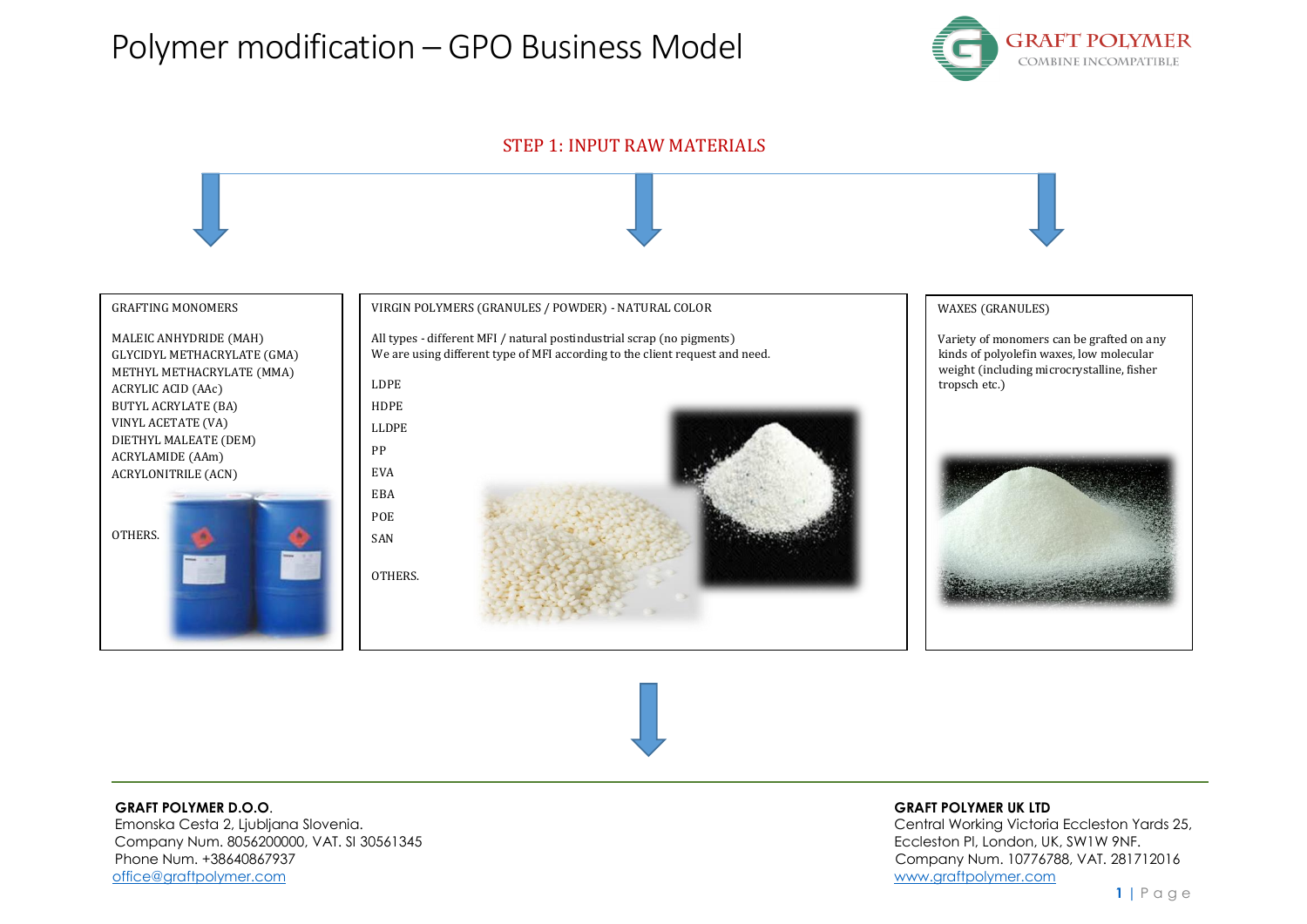## Polymer modification – GPO Business Model





# STEP 2

### **GRAFT POLYMER D.O.O**. **GRAFT POLYMER UK LTD**

 Emonska Cesta 2, Ljubljana Slovenia. Central Working Victoria Eccleston Yards 25, Company Num. 8056200000, VAT. SI 30561345 Eccleston Pl, London, UK, SW1W 9NF. Phone Num. +38640867937 Company Num. 10776788, VAT. 281712016 [office@graftpolymer.com](mailto:office@graftpolymer.com) [www.graftpolymer.com](http://www.graftpolymer.com/)